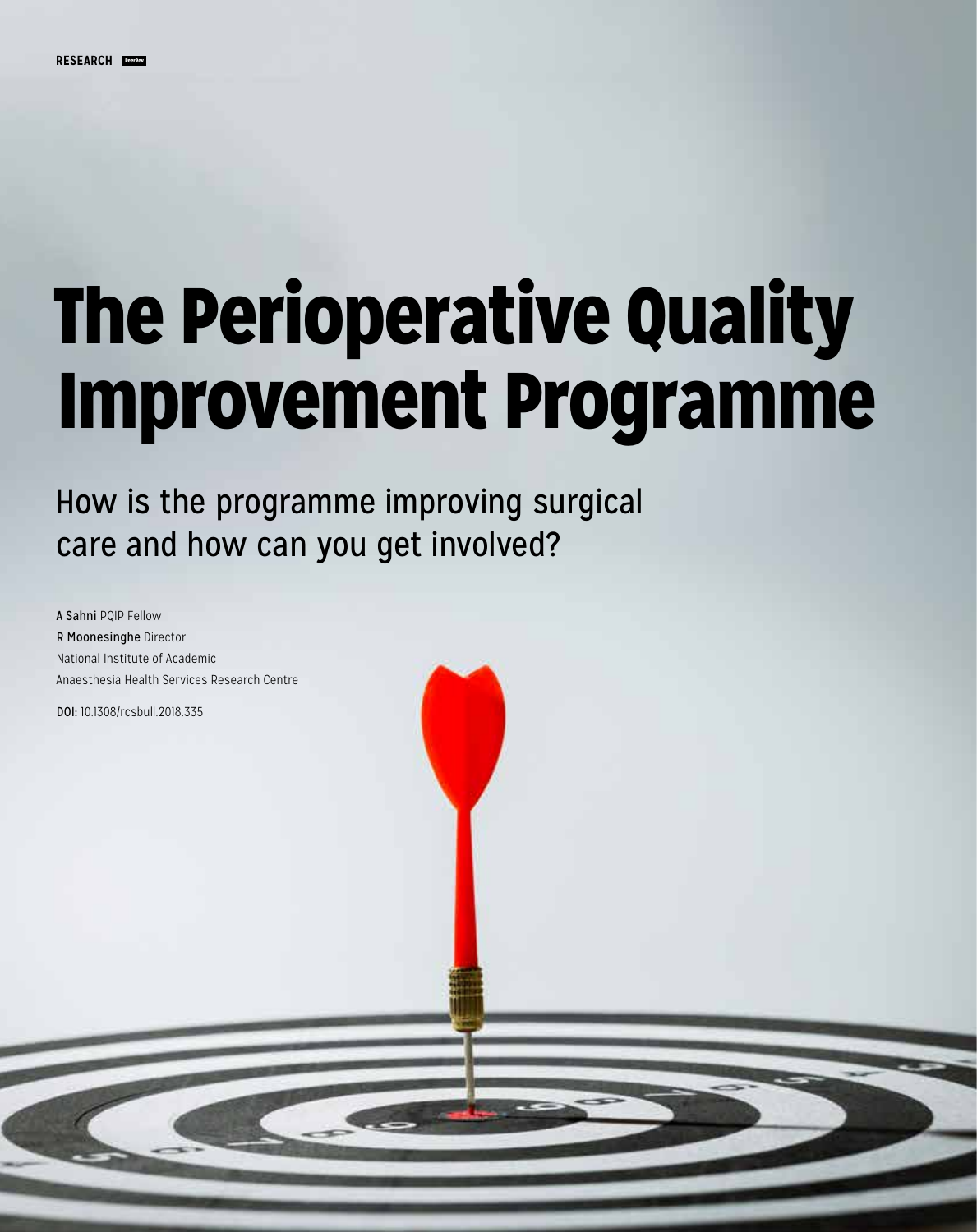**The Perioperative Quality Improvement Programme (PQIP) is a National Institute for Health Research (NIHR) portfolio-adopted study currently recruiting patients in 85 hospitals across the UK. The aim of PQIP is to reduce p** he Perioperative Quality Improvement Programme (PQIP) is a National Institute for Health Research (NIHR) portfolio-adopted study currently recruiting patients in 85 hospitals across the improving patient outcome, experience and quality of life. This article explains how it is improving patient care and outcomes from major elective surgery, and how you and/or your hospital can get involved.

PQIP has a similar methodology to the revered National Surgical Quality Improvement Program® run by the American College of Surgeons, but is uniquely tailored to the UK setting. It was established in 2016 by the Health Services Research Centre at the Royal College of Anaesthetists in collaboration with The Royal College of Surgeons of England (RCS), the Royal College of Physicians, the Royal College of Nursing, the Faculty of Intensive Care Medicine and the Faculty of Pain Medicine. We are grateful to RCS Council members Andrew Swift and John Abercrombie for the support they have provided to the PQIP clinical reference group since the project started. We have also recently recruited three consultant surgeons and three trainees to join the core project team, which meets monthly and drives the day-to-day management of the programme.

In the UK, 7.9 million surgical procedures are carried out each year. This figure has been increasing annually while mortality after elective surgery has been decreasing.' The welcome improvement in mortality outcomes means that 30-day or inpatient mortality is a less useful measure of quality than previously.<sup>2</sup> Nevertheless, we are all aware of other outcomes (eg morbidity and failure to rescue) as well as processes such as compliance with enhanced recovery principles, which vary between institutions and could therefore usefully be tracked to improve quality.<sup>3</sup> Furthermore, it is now well established that independent of preoperative co-morbidities, there is a relationship between postoperative morbidity and reduced longer-term survival.<sup>4-6</sup> Reflecting all of these considerations, PQIP sets out not only to measure mortality but to shift the focus on to morbidity, failure to rescue and patient-centred outcomes, with the aim of using these as measures of quality to drive improvement.

Patients undergoing elective non-cardiac major surgery are eligible to be recruited to the programme. Each hospital is aiming to recruit either a random sample of 3–5 eligible patients per week or (if capacity exists) all eligible patients. Those patients who consent to take part have data collected regarding patient risk factors, processes of care and a range of outcomes via an online database. The online system offers near real-time feedback to participating hospitals by means of dashboards on metrics, such as unplanned critical care admissions and the proportion of patients with a surgical complication on postoperative day 7, based on the postoperative morbidity survey (Figure 1).<sup>3</sup>

In addition, hospitals also receive tailored local quarterly reports on each of the surgical specialties that enrol patients to PQIP. These reports contain details on the measures recorded over the immediate past three months; a selection is listed in Table 1. The reports are also supplemented by Microsoft PowerPoint® slides,

Figure 1 Example of a dashboard available online, looking at the proportion of patients who had positive results for the postoperative morbidity survey at day 7



Table 1 A selection of measures collected by the Perioperative Quality Improvement Programme. Most are reported back to local teams every quarter, and all are immediately available to local teams for in-house review, improvement and research.

| Preoperative risk assessment and recording                                                      |
|-------------------------------------------------------------------------------------------------|
| Risk profile (using P-POSSUM or SORT scores) <sup>7,8</sup>                                     |
| Enhanced recovery pathway engagement and compliance                                             |
| Postoperative length of stay                                                                    |
| Administration of prophylactic antibiotics                                                      |
| Critical care admission when risk of death is >5%                                               |
| Unplanned critical care admission                                                               |
| Complications (Clavien-Dindo classification)                                                    |
| Pain in hospital and following discharge                                                        |
| Patient satisfaction                                                                            |
| Patients drinking, eating and mobilising on day I (enhanced recovery<br>summary measure)        |
| Postoperative morbidity survey at day 7                                                         |
| Day 3 quality of recovery score                                                                 |
| EQ-5D™ (health-related quality of life preoperatively, and at 6 and 12 months<br>after surgery) |
| WHODAS 2.0 (measurement of disability at 6 and 12 months)                                       |
| Long-term survival (tracked through linkage to Office for National Statistics)                  |
| Readmissions (tracked through linkage to Hospital Episode Statistics)                           |
|                                                                                                 |

P-POSSUM = Portsmouth Physiological and Operative Severity Score for the enUmeration of Mortality and morbidity: SORT = Surgical Outcome Risk Tool: WHODAS = World Health Organization Disability Assessment Schedule

allowing the data and graphs to be easily presented and distributed to colleagues.

PQIP is much more than simply another national data collection exercise looking at variation in the NHS. Near real-time feedback plus regular summary reports and immediate access for each hospital to their own dataset support the use of the data for local quality improvement (QI) and research projects. Coupling all this with access to QI tools allows hospitals to drive bottom-up innovation.<sup>9</sup> We are trying to encourage clinical engagement for both trainees and consultants by offering